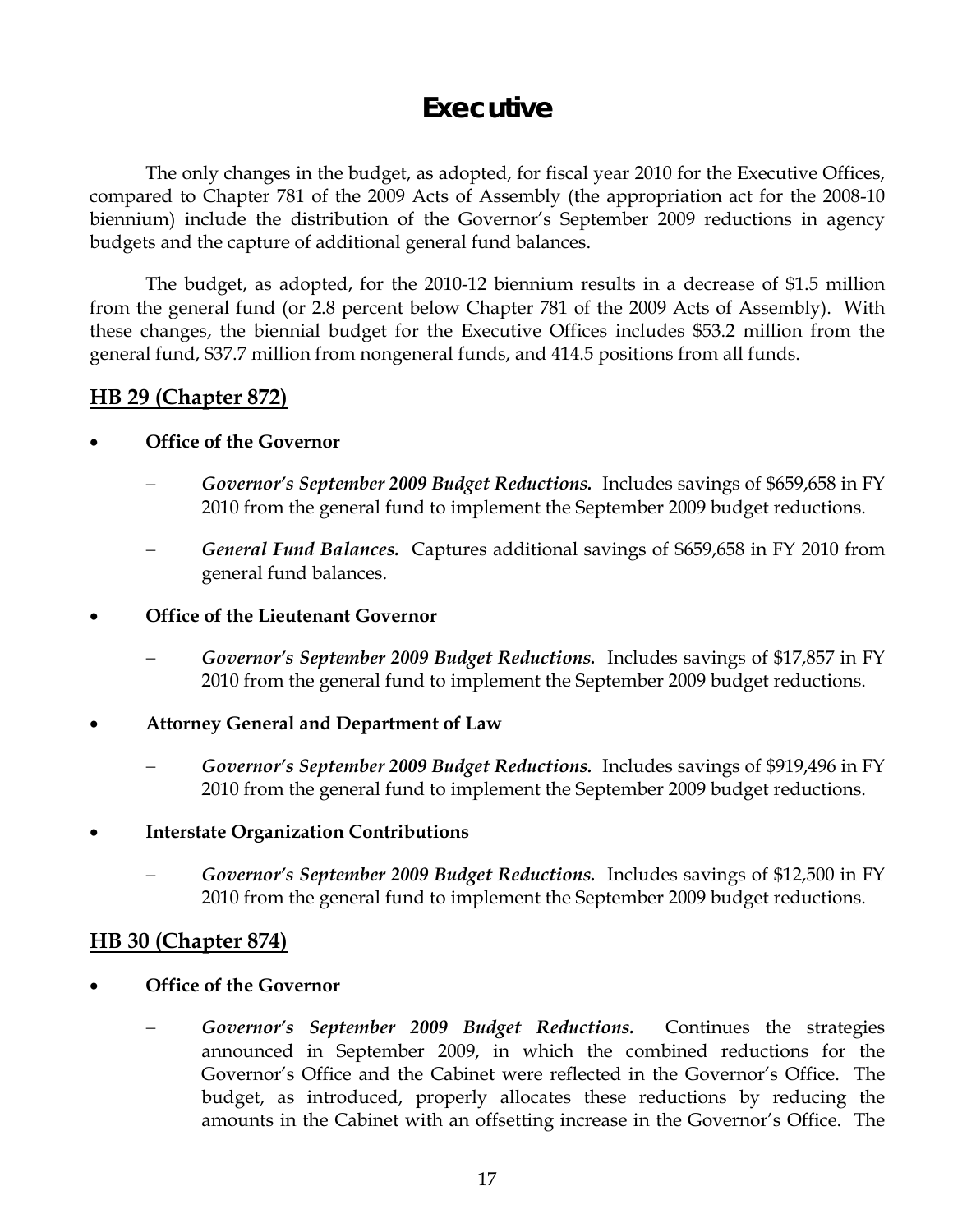net impact on the Governor's Office is a reduction of \$167,498 from the general fund and 2 positions each year.

- − *Senior Advisor for Workforce Development.* Eliminates \$182,075 NGF each year for the Senior Advisor for Workforce Development, established by Chapters 696 and 751 of the 2006 Acts of Assembly. The source of the nongeneral funds is the administrative support allocation of the federal Workforce Investment Act grant.
- **Other Staff Positions.** Eliminates \$82,134 from the general fund for two staff positions.

# • **Office of the Lieutenant Governor**

**Discretionary Expenses.** Includes a reduction of \$17,857 each year from the general fund in routine office expenses.

# • **Attorney General and Department of Law**

- *Hiring Freeze.* Includes savings of \$360,000 each year from the general fund by capturing turnover and vacancy and reducing four additional positions.
- *One-Day Furlough.* Includes savings of \$64,000 the first year from the general fund by requiring all employees to take one day off without pay in May 2010.
- *Shift Positions to Medicaid Fraud Control.* Supplants \$448,280 each year from the general fund with nongeneral funds by shifting five general fund positions to the Medicaid fraud control unit to address increased workload.
- *Utilize Other Nongeneral Funds.* Supplants \$100,000 each year from the general fund with other nongeneral funds.
- *Medicaid Fraud Control Unit.* Adds \$1.3 million each year in federal funds to increase the unit's efforts to investigate Medicaid fraud.

### • **Division of Debt Collection**

- − *Additional Nongeneral Funds.* Provides \$59,415 each year from nongeneral funds to fully fund the division's staff to address increased workload.
- *Improved Debt Collection Techniques.* Provides \$20,000 each year from nongeneral funds to acquire new computer software to increase collections.

# • **Secretary of the Commonwealth**

**Consolidate Support Services.** Includes savings of \$61,016 each year from the general fund by eliminating a staff position. This is one of a series of actions to consolidate support positions in the Cabinet.